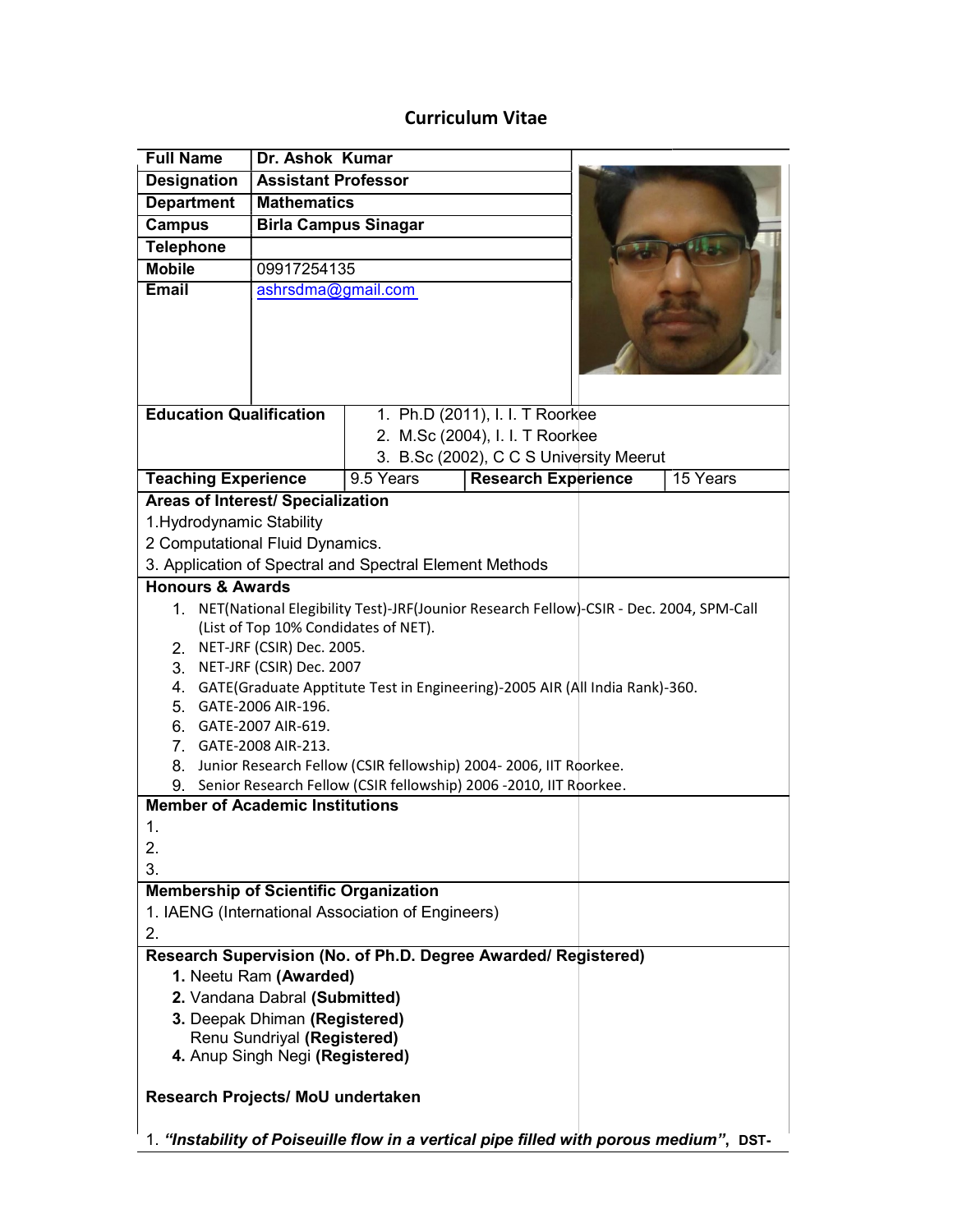# SERB, Rs. 27, 38,400/-, (NO. SB/EMEQ-159/2014), Ongoing

2. "Linear stability of buoyancy assisted mixed convective flow in a vertical pipe filled with porous medium". UGC-START UP , Rs. 6.00 Lakhs Completed

# Administrative Experience

- 1. Assistant Proctor
- 2. Co- Coordinator DST-INSPIRE Program
- 3. Co-coordinator SC/ST/OBC Remedial Coaching
- 4. Member of Anti-discrimination Cell
- 5. Assistant Warden

## Scientific Visits Abroad/International Collaboration

1. Imperial College London (UK)

# Conference/Symposium/Workshop Attended during last five years (2014-2019).

## International

1. Presented Paper: World congress on Engineering 2014, Imperial College London (UK)

## National

- 1. Invited Talk: DST-INSPIRE Camps (2014-15, 2016-17, 2017-18).
- 2. Invited Talk: National conference on role of mathematics in sustainable development, Government Degree College Karanprayag (Chamoli) Uttarakhand on 17-10-2014.
- 3. Invited Talk: 19<sup>th</sup> Annual Conference of VIJANA PARISAD of India on Recent Advances in Mathematics and Mathematical Sciences and Their Application (RAMMSA-2016), BGR Campus Pauri, H N B Garhwal University Srinagar, Nov., 10-12, 2016.
- 4. Invited Talk: Induction Programme, Jawahar Navodaya Vidyalaya Pokhal, Tehri (Garhwal) Uttarakhand on 16-05-2016.
- 5. Resource Person: Capacity Building Programme for the KRPs of the Higher Secondary Level in Mathematics of Jharkhand State, Regional Institute of Education (NCERT) Bhubaneswar , 29/09/2018 to 01/11/2018 (04 Days)

# Conference/Symposium/Workshop Organized during last five years (2012-2017)

1. Chairman/Convener/Organizing Secretary, Title of event, place, date, year

## Publications during last five years (2014-2019)

#### Journals:

- 1. "Numerical Investigation of Mixed Convective Flow in Parallel Channel Filled With Porous Medium", Kumar Ashok , Alam P. and Kapoor S., Nonlinear Engineering Modelling and Application, Vol.4, pp. 203-208, 2014, (IF: )
- 2. "MHD flow through Darcy-Brinkman-Forchheimer extended porous media over a nonlinear stretching sheet", Kala B. S, Rawat M. S., and Kumar Ashok, International Journal of Mathematical Archive, Vol. 5(10), pp. 159-166 (2014).
- 3. "Thermo-solutal natural convection in an anisotropic porous enclosure due to sinusoidal variation of temperature and concentration at bottom wall'', **Kumar Ashok**, Alam P. and